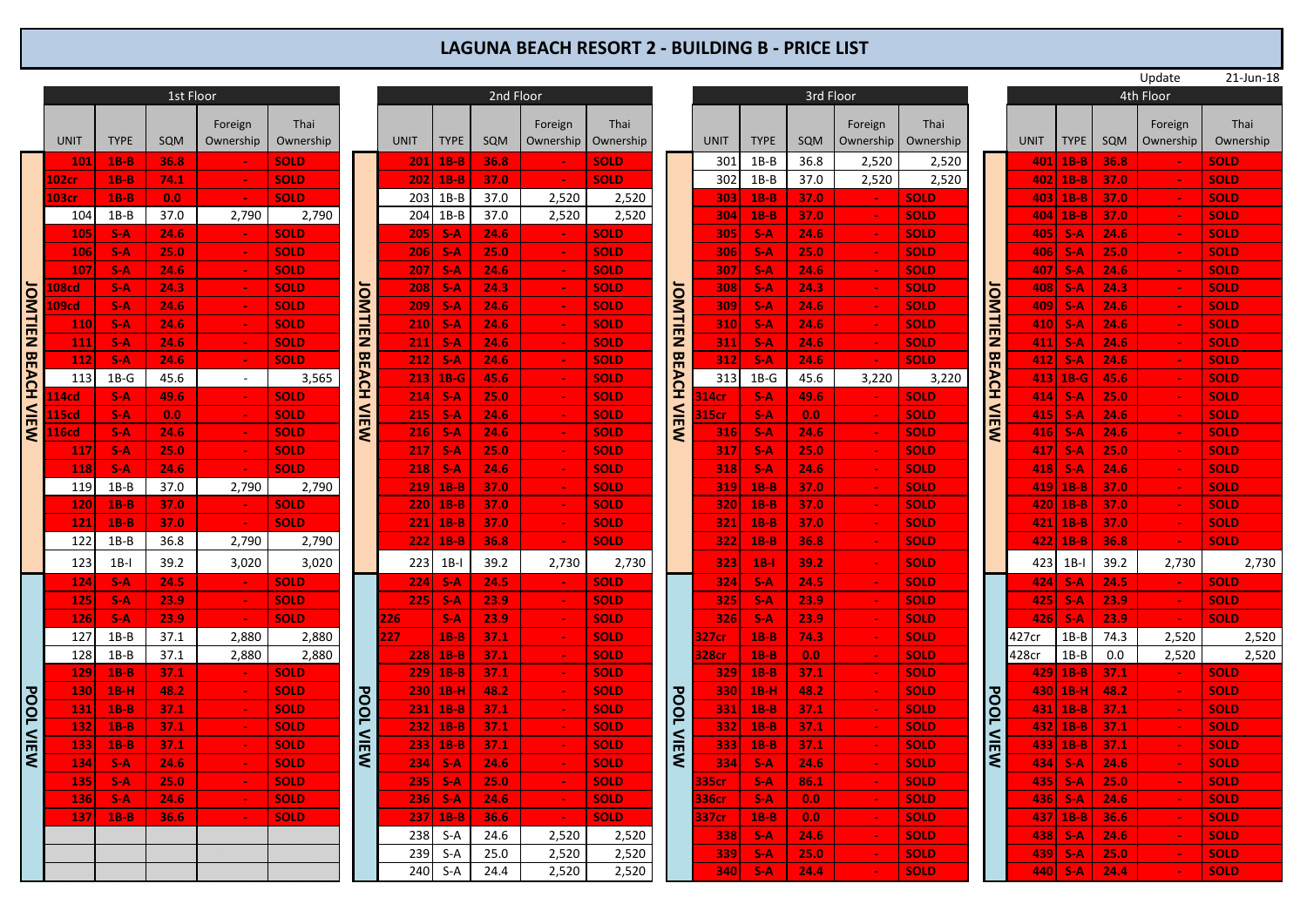

| <b>Foreign Payment Terms</b>                                                   | <b>Thai Payment Terms</b>                                     |
|--------------------------------------------------------------------------------|---------------------------------------------------------------|
| * 20,000 THB Deposit<br>* 30% Contract Within 10 days<br>* 40% in three months | * 20,000 THB Deposit<br>* 30% Contract Within 10 days         |
| * 30% Key                                                                      | * 70% Key                                                     |
|                                                                                | <b>Complimentary Furniture Package With Every Purchase!!!</b> |

## The Price Does Not Include

\* The Buyer is responsible for all transfer fees and taxes \* The prices and payment terms are subject to change without prior notice

\* Electric and Water Meters

\* Sinking fund 350 Baht/Sqm

\* Maintenance Fee 35 Baht/Sqm/Month



|                      |             |             |            |                      |                   |                         |             |              |           |                      | LAGUNA BEACH RESORT 2 - BUILDING B - PRICE LIST |                |             |             |            |                      |                   |               |                  |                                      |                                      |                      |                   |  |  |  |  |  |  |
|----------------------|-------------|-------------|------------|----------------------|-------------------|-------------------------|-------------|--------------|-----------|----------------------|-------------------------------------------------|----------------|-------------|-------------|------------|----------------------|-------------------|---------------|------------------|--------------------------------------|--------------------------------------|----------------------|-------------------|--|--|--|--|--|--|
| 5th Floor            |             |             |            |                      |                   |                         |             |              | 6th Floor |                      |                                                 |                |             |             | 7th Floor  |                      |                   |               |                  |                                      |                                      | 8th Floor            |                   |  |  |  |  |  |  |
|                      | <b>UNIT</b> | <b>TYPE</b> | <b>SQM</b> | Foreign<br>Ownership | Thai<br>Ownership |                         | UNIT        | <b>TYPE</b>  | SQM       | Foreign<br>Ownership | Thai<br>Ownership                               |                | <b>UNIT</b> | <b>TYPE</b> | <b>SQM</b> | Foreign<br>Ownership | Thai<br>Ownership |               | <b>UNIT</b>      | <b>TYPE</b>                          | SQM                                  | Foreign<br>Ownership | Thai<br>Ownership |  |  |  |  |  |  |
|                      | 501         | $1L-B$      | 36.8       | 2,520                | 2,520             |                         | 609         | $S-A$        | 24.6      |                      | <b>SOLD</b>                                     |                | 701         | L-A         | 24.4       | 1,680                | 1,680             |               |                  |                                      |                                      | <b>LOFT UNIT</b>     |                   |  |  |  |  |  |  |
|                      | 502         | $1L-B$      | 37.0       | 2,520                | 2,520             |                         | 610         | $S-A$        | 24.6      | $\sim$               | <b>SOLD</b>                                     |                | 702         | L-A         | 25.0       | 1,680                | 1,680             |               |                  | <b>LOFT UNIT</b><br><b>LOFT UNIT</b> |                                      |                      |                   |  |  |  |  |  |  |
|                      | 503         | $1L-B$      | 37.0       | 2,520                | 2,520             |                         | 611         | $S-A$        | 24.6      | $\sim$               | <b>SOLD</b>                                     |                | 703         | L-A         | 24.6       | 1,680                | 1,680             |               |                  |                                      |                                      |                      |                   |  |  |  |  |  |  |
|                      | 504         | $1L-B$      | 37.0       | 2,520                | 2,520             |                         | 612         | $S-A$        | 24.6      | $\sim$               | <b>SOLD</b>                                     |                | 704         | L-A         | 24.6       |                      | <b>SOLD</b>       |               |                  |                                      |                                      | <b>LOFT UNIT</b>     |                   |  |  |  |  |  |  |
|                      | 505         | L-A         | 24.6       | 1,680                | 1,680             |                         | 613         | $1B-G$       | 45.6      | 3,220                | 3,220                                           |                | 705         | L-A         | 25.0       | $\sim$               | <b>SOLD</b>       |               |                  |                                      | <b>LOFT UNIT</b><br><b>LOFT UNIT</b> |                      |                   |  |  |  |  |  |  |
|                      | 506         | L-A         | 25.0       | 1,680                | 1,680             | OMTIEN                  | 614         | $S-A$        | 25.0      |                      | <b>SOLD</b>                                     |                | 706         | L-A         | 24.6       | 1,680                | 1,680             |               |                  |                                      |                                      |                      |                   |  |  |  |  |  |  |
|                      | 507         | L-A         | 24.6       | 1,680                | 1,680             | $\mathbf{\overline{u}}$ | 515cd       | $S-A$        | 24.6      | $\sim$               | <b>SOLD</b>                                     |                | 707         | L-A         | 24.6       |                      | <b>SOLD</b>       |               |                  |                                      |                                      | <b>LOFT UNIT</b>     |                   |  |  |  |  |  |  |
|                      | 508         | L-A         | 24.3       | 1,680                | 1,680             | È                       | 516cd       | $S-A$        | 24.6      | $\sim$               | <b>SOLD</b>                                     |                | 708         | L-A         | 25.0       |                      | <b>SOLD</b>       |               |                  |                                      |                                      | <b>LOFT UNIT</b>     |                   |  |  |  |  |  |  |
| <b>JOMTIEN BEACH</b> | 509         | $S-A$       | 24.6       |                      | <b>SOLD</b>       | 오                       | 517cd       | $S-A$        | 25.0      | $\sim$               | <b>SOLD</b>                                     |                | 709         | L-A         | 24.6       |                      | <b>SOLD</b>       | <b>JOMTIE</b> |                  |                                      | <b>LOFT UNIT</b><br><b>LOFT UNIT</b> |                      |                   |  |  |  |  |  |  |
|                      | 510         | $S-A$       | 24.6       |                      | <b>SOLD</b>       | $\leq$                  | 618         | $S-A$        | 24.6      |                      | <b>SOLD</b>                                     | JOMTIE         | 710         | L-A         | 24.3       |                      | <b>SOLD</b>       |               |                  |                                      |                                      |                      |                   |  |  |  |  |  |  |
|                      | 511         | $S-A$       | 24.6       |                      | <b>SOLD</b>       |                         | 619         | $1B-B$       | 37.0      |                      | <b>SOLD</b>                                     |                | 711         | L-A         | 24.6       | 1,680                | 1,680             | E             |                  |                                      | <b>LOFT UNIT</b>                     |                      |                   |  |  |  |  |  |  |
|                      | 512         | $S-A$       | 24.6       |                      | <b>SOLD</b>       |                         | 6201        | $1B-B$       | 37.0      |                      | <b>SOLD</b>                                     |                | 712         | L-A         | 24.6       | 1,680                | 1,680             | <b>BE</b>     |                  |                                      |                                      | <b>LOFT UNIT</b>     |                   |  |  |  |  |  |  |
|                      | 513         | $1B-G$      | 45.6       |                      | <b>SOLD</b>       |                         | <b>6211</b> | $1B-B$       | 37.0      |                      | <b>SOLD</b>                                     | $\overline{z}$ | 713         | L-A         | 24.6       | 1,680                | 1,680             | <b>ACH</b>    |                  |                                      |                                      | <b>LOFT UNIT</b>     |                   |  |  |  |  |  |  |
|                      | 514         | $S-A$       | 25.0       | $\sim$               | <b>SOLD</b>       |                         |             | $622$   1B-B | 36.8      | $\sim$               | <b>SOLD</b>                                     |                | 714         | L-A         | 24.6       | 1,680                | 1,680             |               | <b>LOFT UNIT</b> |                                      |                                      |                      |                   |  |  |  |  |  |  |
| <b>NIEW</b>          | 515         | $S-A$       | 24.6       | $\sim$               | <b>SOLD</b>       |                         | 6231        | $1B-I$       | 39.2      | $\sim$               | <b>SOLD</b>                                     | <b>BEACH</b>   | 715         | $1L-G$      | 45.6       | 3,220                | 3,220             | $\leq$        |                  |                                      | <b>LOFT UNIT</b>                     |                      |                   |  |  |  |  |  |  |
|                      | 516         | S-A         | 24.6       | 2,520                | 2,520             |                         | 6241        | $S-A$        | 24.5      | $\sim$               | <b>SOLD</b>                                     | <b>VIEW</b>    | 716         | L-A         | 25.0       | 1,680                | 1,680             | ₹             |                  |                                      | <b>LOFT UNIT</b>                     |                      |                   |  |  |  |  |  |  |
|                      | 517         | $S-A$       | 25.0       | 2,520                | 2,520             |                         | 625         | $S-A$        | 23.9      | $\sim$               | <b>SOLD</b>                                     |                | 717         | L-A         | 24.6       | 1,680                | 1,680             |               |                  |                                      | <b>LOFT UNIT</b>                     |                      |                   |  |  |  |  |  |  |
|                      | 518         | $S-A$       | 24.6       | 2,520                | 2,520             |                         | 626         | $S-A$        | 23.9      | $\sim$               | <b>SOLD</b>                                     |                | 718         | L-A         | 24.6       | 1,680                | 1,680             |               |                  | <b>LOFT UNIT</b>                     |                                      |                      |                   |  |  |  |  |  |  |
|                      | 519         | $1B-B$      | 37.0       | $\sim$               | <b>SOLD</b>       |                         | 627         | $1B-B$       | 37.1      | 2,520                | 2,520                                           |                | 719         | L-A         | 25.0       | 1,680                | 1,680             |               |                  |                                      | <b>LOFT UNIT</b>                     |                      |                   |  |  |  |  |  |  |
|                      | 520         | $1B-B$      | 37.0       | $\sim$               | <b>SOLD</b>       |                         | 628         | $1B-B$       | 37.1      | $\sim$               | <b>SOLD</b>                                     |                | 720         | L-A         | 24.6       | 1,680                | 1,680             |               |                  |                                      |                                      | <b>LOFT UNIT</b>     |                   |  |  |  |  |  |  |
|                      | 521         | $1B-B$      | 37.0       | $\sim$               | <b>SOLD</b>       |                         |             | $629$ 1B-B   | 37.1      | $\sim$               | <b>SOLD</b>                                     |                | 721         | L-A         | 24.6       | 1,680                | 1,680             |               |                  |                                      |                                      | <b>LOFT UNIT</b>     |                   |  |  |  |  |  |  |
|                      | 522         | $1B-B$      | 36.8       | $\sim$               | <b>SOLD</b>       |                         |             | 630 1B-H     | 48.2      | $\sim$               | <b>SOLD</b>                                     |                | 722         | L-A         | 25.0       | 1,680                | 1,680             |               |                  |                                      |                                      | <b>LOFT UNIT</b>     |                   |  |  |  |  |  |  |
|                      | 523         | $1B-I$      | 39.2       | 2,520                | 2,520             |                         | 631         | $1B-B$       | 37.1      | $\sim$               | <b>SOLD</b>                                     |                | 723         | $L-A$       | 24.6       | $\sim$               | <b>SOLD</b>       |               |                  |                                      |                                      | <b>LOFT UNIT</b>     |                   |  |  |  |  |  |  |
|                      | 524         | $S-A$       | 24.5       | $\sim$               | <b>SOLD</b>       |                         |             | $632$   1B-B | 37.1      | <b>Contract</b>      | <b>SOLD</b>                                     |                | 724         | L-A         | 24.6       | 1,860                | 1,860             |               |                  |                                      |                                      | <b>LOFT UNIT</b>     |                   |  |  |  |  |  |  |
|                      | 525         | $S-A$       | 23.9       | $\sim$               | <b>SOLD</b>       |                         | 633         | $1B-B$       | 37.1      | $\sim$               | <b>SOLD</b>                                     |                | 7251        | L-A         | 25.0       | $\sim$               | <b>SOLD</b>       |               |                  |                                      |                                      | <b>LOFT UNIT</b>     |                   |  |  |  |  |  |  |
|                      | 526         | $S-A$       | 23.9       |                      | <b>SOLD</b>       |                         | 634         | S-A          | 24.6      | 2,520                | 2,520                                           |                | 726         | L-A         | 24.4       | 1,860                | 1,860             |               |                  |                                      |                                      | <b>LOFT UNIT</b>     |                   |  |  |  |  |  |  |
|                      | 527         | $1B-B$      | 37.1       |                      | <b>SOLD</b>       |                         | 635         | $S-A$        | 25.0      | 2.520                | 2,520                                           |                | 727         | $1L-I$      | 39.2       | 2,935                | 2,935             |               |                  |                                      |                                      | <b>LOFT UNIT</b>     |                   |  |  |  |  |  |  |
|                      | 528         | $1B-B$      | 37.1       |                      | <b>SOLD</b>       | <b>POOL</b>             | 636         | S-A          | 24.6      | 2,520                | 2,520                                           |                | 728         | L-A         | 24.5       | 1.860                | 1,860             |               |                  |                                      |                                      | <b>LOFT UNIT</b>     |                   |  |  |  |  |  |  |
|                      | 529         | $1B-B$      | 37.1       |                      | <b>SOLD</b>       |                         | 637         | $1B-B$       | 36.6      | 2,520                | 2,520                                           |                | 729         | L-A         | 23.9       | 1,860                | 1,860             |               |                  |                                      |                                      | <b>LOFT UNIT</b>     |                   |  |  |  |  |  |  |
|                      | 530         | $1B-H$      | 48.2       |                      | <b>SOLD</b>       | $\leq$                  | 638         | $S-A$        | 24.6      | $\sim$               | <b>SOLD</b>                                     |                | 730         | $L-A$       | 23.9       |                      | <b>SOLD</b>       |               |                  |                                      |                                      | <b>LOFT UNIT</b>     |                   |  |  |  |  |  |  |
|                      |             |             |            |                      |                   |                         |             |              |           |                      |                                                 |                |             |             |            |                      |                   |               |                  |                                      |                                      |                      |                   |  |  |  |  |  |  |